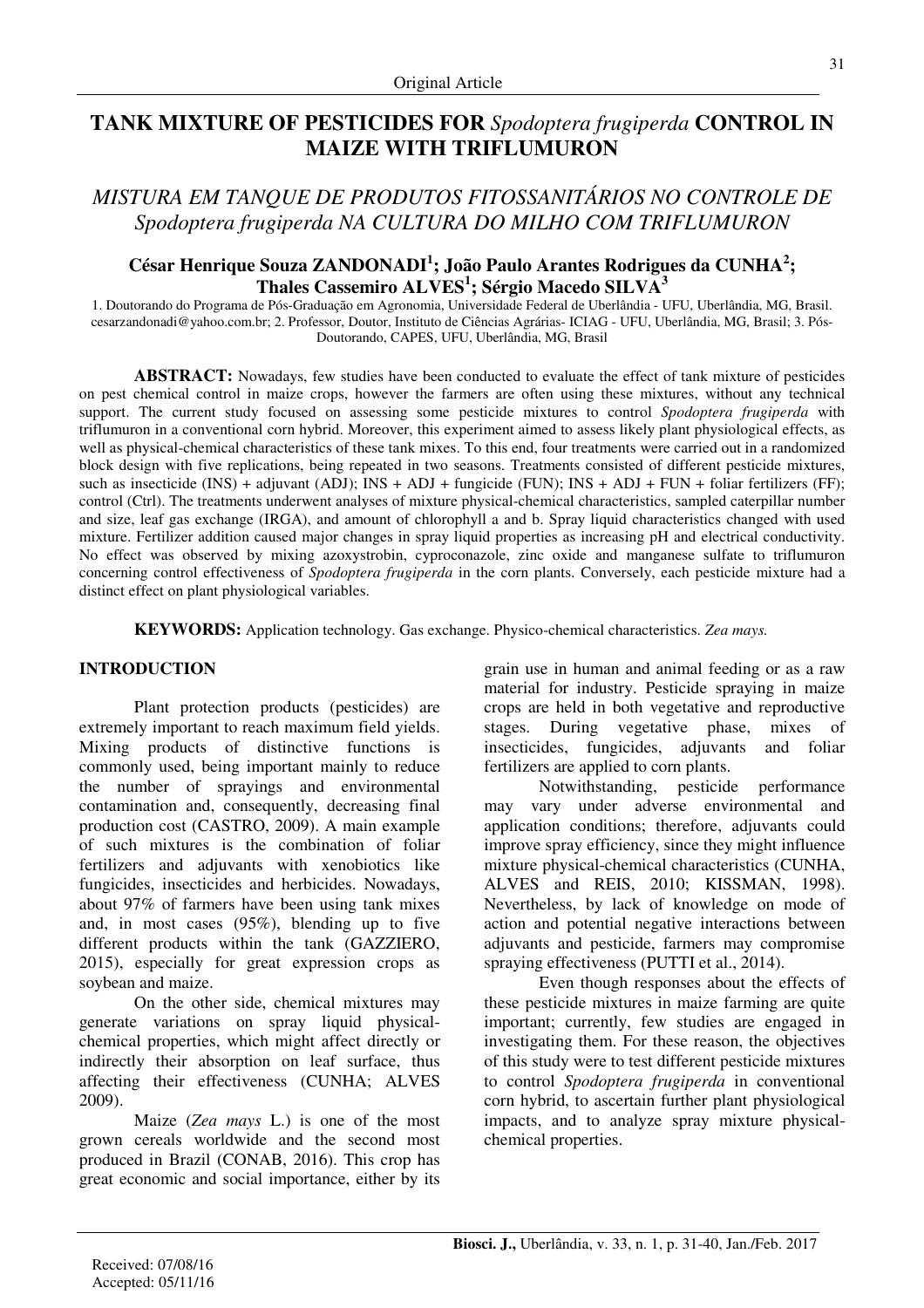Tank mixture of pesticides…  $ZANDONADI$ , C. H. S. et al.

#### **MATERIAL AND METHODS**

#### **Experimental Site**

Field experiments were conducted at *Capim Branco* farm, experimental area of the Federal University of Uberlândia. It is located at 18° 53' 23.46" S latitude, 48° 20' 27.46" W longitude, and 842 m altitude. The experiment was carried out in two different periods: the first in January 2016 (Experiment 1) and the second in March 2016 (Experiment 2). Figure 1 displays the records of rainfall and mean temperature during field experiment.





**Figure 1.** Mean temperature (°C) and accumulated rainfall (mm) throughout ten-day period (December 2015 to May 2016) in Uberlândia – MG, Brazil.

#### **Treatments**

Both experiments were conducted to evaluate the effectiveness of different pesticide

mixtures within spray tanks in controlling *S. Frugiperda*. Table 1 describes the used products in all treatments and their respective specifications.

**Table 1.** Specifications of the used products.

| Product                                                     | Function          | Concentratio<br>n      | Formulation<br>$\ast$ | Dose                      |
|-------------------------------------------------------------|-------------------|------------------------|-----------------------|---------------------------|
| Triflumuron (Certero <sup>®</sup> )                         | Insecticide       | 480 g $L^{-1}$         | SC                    | $100$ mL ha <sup>-1</sup> |
| Paraffinic mineral oil                                      | Adjuvant          | 428 g $L^{-1}$         | EC                    | 500 mL $ha^{-1}$          |
| Azoxystrobin + cyproconazole (Priori<br>$Xtra^{\circledR})$ | Fungicide         | $280 \text{ g L}^{-1}$ | <b>SC</b>             | $400$ mL ha <sup>-1</sup> |
| Zinc oxide                                                  | Foliar fertilizer | $100\%$                |                       | $200$ mL ha <sup>-1</sup> |
| Manganese sulfate                                           | Foliar fertilizer | $30\%$                 |                       | $300$ mL ha <sup>-1</sup> |
| $\cdots$ $\sim$ $\sim$ $\sim$<br>$\mathbf{r}$<br>.          |                   |                        |                       |                           |

\*SC – Suspension concentrate; EC – Emulsifiable concentrate.

Physical-chemical properties of the mixtures were analyzed in the Laboratory of Agricultural Mechanization (LAMEC) of the Federal University of Uberlândia (UFU), besides testing the likely field effectiveness of sprays. Treatments were composed of three different combinations between the products, at the recommended doses, and one control without spraying. Preparation of the treatments followed the following order, with an interval of one minute for stirring: Treatment 1 - Triflumuron + Mineral Oil; Treatment 2 – Triflumuron + Azoxystrobin + Cyproconazole + Mineral Oil; Treatment 3 – Triflumuron + Azoxystrobin + Cyproconazole + Mineral Oil + Zinc oxide + Manganese sulfate; and Treatment 4 – Control.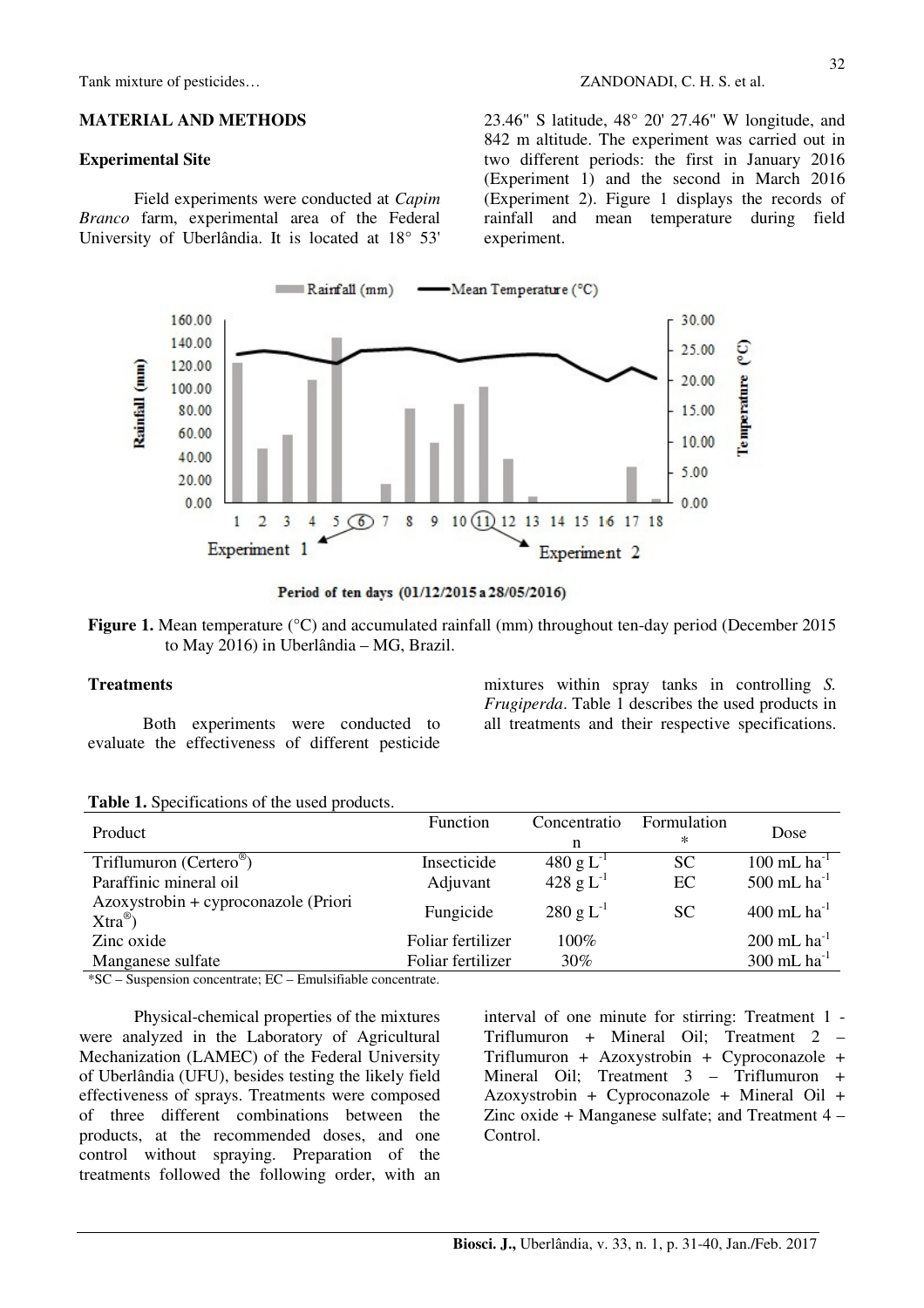## **Experiment Conduction**

Silage maize, hybrid Nidera NS82®, was sown row spacing of 0.50 m, with a population of 60,000 plants per hectare. Sowing fertilization was carried out with 300 kg ha<sup>-1</sup> of 08: 28: 16 (N:  $P_2O_5$ :  $K<sub>2</sub>O$ , according to the crop demand. In both experiments, topdressing was performed applying 300 kg ha<sup>-1</sup> of 20: 00: 20 (N: P<sub>2</sub>O<sub>5</sub>: K<sub>2</sub>O) at the fourleaf stage (V4).

First experiment plots had an area of  $20 \text{ m}^2$ and eight 5-m planting rows. Yet in the second, each plot covered an area of  $32 \text{ m}^2$  with eight 8-m rows.

Sprayings were carried out with a  $CO<sub>2</sub>$ pressurized backpack sprayer at 300 kPa constant pressure and  $150$  L ha<sup>-1</sup> spray volume, with four flatfan nozzles (110.02BD) spaced by 0.5 m. The spray was realized at a working speed of 6 km  $h^{-1}$ . Environmental conditions during applications were monitored by a portable weather meter (model Kestrel 4000, Kestrel).

In experiment 1, first application was on February 19 (between 09h45 and 10h00 am), which was 23 days after crop emergence – DAE (V5/6 crop stage) (FEHR; CAVINES, 1977). During spraying, temperature (T) ranged from 23.8 to 25.9 °C, relative humidity (RH) between 76.1 and 85.1%, and wind speed (WS) from 3.3 to 5.4 km  $h^{-1}$ . Whereas the second application was performed on February 29 between 10h48 and 10h59 am (33 DAE). This time, T variation was of 29.8 and 30.8 ºC, RH from 48.6 to 55.4%, and WS between 3.4 and  $5.0 \text{ km h}^{-1}$ .

In experiment 2, the first treatment was sprayed on April 07 between 09h18 and 09h39 am (20 DAE). During application, T varied from 28.4 to 30.1 ºC, RH between 49.8 and 54.5, and WS from 3.2 to 4.8 km  $h^{-1}$ . Yet the second application was held on April 13 between 17h08 and 17h30 am (26 DAE). Alongside T varied between 28.7 and 29.7 ºC, RH from 49.4 to 56.6%, and WS of 3.8 to 5.5  $\rm km~h^{-1}.$ 

## **Evaluations Physical-chemical evaluations**

Different tank mixtures were prepared with pesticides in the laboratory, before the field experiments, to evaluate the spray solution physicalchemical properties as density, pH, electrical conductivity, viscosity and surface tension. In the ways of comparison, it was evaluated distilled water.

Density was calculated as weight of spray solution (0.1 L) divided by its volume in a volumetric flask, with a precision scale of 0.1 mg (CUNHA, ALVES and REIS, 2010). Electrical conductivity and pH were directly measured in the solution, using a combined pH and conductivity meter (Hach, HQ40d).

Dynamic viscosity was determined using a viscometer (Quimis, Q860M21) obtaining electronic measures of shearing force in viscosity. This device operates by rotation of a cylinder immersed in the sample to be tested, thus measuring the torsional force required to brake rotational force. The equipment was operated at 60 rpm and rotor at zero, which is prescribed for the measured viscosity range.

Surface tension was determined using a bench tensiometer with platinum ring (Kruss, K6) and the Du Nouy method (DOPIERALA; PROCHASKA, 2008), calibrating the equipment with distilled water.

## **Biological effectiveness of the treatments**

Biological effectiveness evaluations were made within the four central rows, discarding 0.5 m of each line end. Prior to spraying at V3 stage, *S. frugiperda* was monitored in five plants per plot, removing their corn whorl (whole leaves no-fully developed) for armyworm counting and weighting. Such monitoring was performed again at three, ten, and fourteen days after first treatment application (DAA), as method described before.

Additionally, 20 plants within floor area of each plot were randomly selected for a visual analysis of damages, scoring each individual from 0 to 9, following method proposed by Davis et al. (1992) and adapted by Fernandes et al. (2003).

## **Physiological evaluations (gas exchange, foliar chlorophyll index and chlorophyll a fluorescence)**

Physiological evaluations were performed during the morning, one day before and one after the first treatment application. Mean temperature and air humidity during evaluations were of about 26°C and 70%, respectively.

 $CO_2$  assimilation (A, µmol m<sup>-2</sup> s<sup>-1</sup> CO<sub>2</sub>), foliar transpiration (E, mmol m<sup>-2</sup> s<sup>-1</sup> H<sub>2</sub>O), stomata conductance (gs, mol m<sup>-2</sup> s<sup>-1</sup> H<sub>2</sub>O) and intercellular carbon (ci,  $\mu$ mol m<sup>-2</sup> s<sup>-1</sup> CO<sub>2</sub>) were evaluated with a gas exchange meter (IRGA – Infrared Gas Analyzer – model LCpro-SD, ADC BioScientific Ltda). Artificial light inside chamber was provided during measurements, making sure plants received a photon flux density of 1200  $\mu$ mol m<sup>-2</sup>s<sup>-1</sup>. Three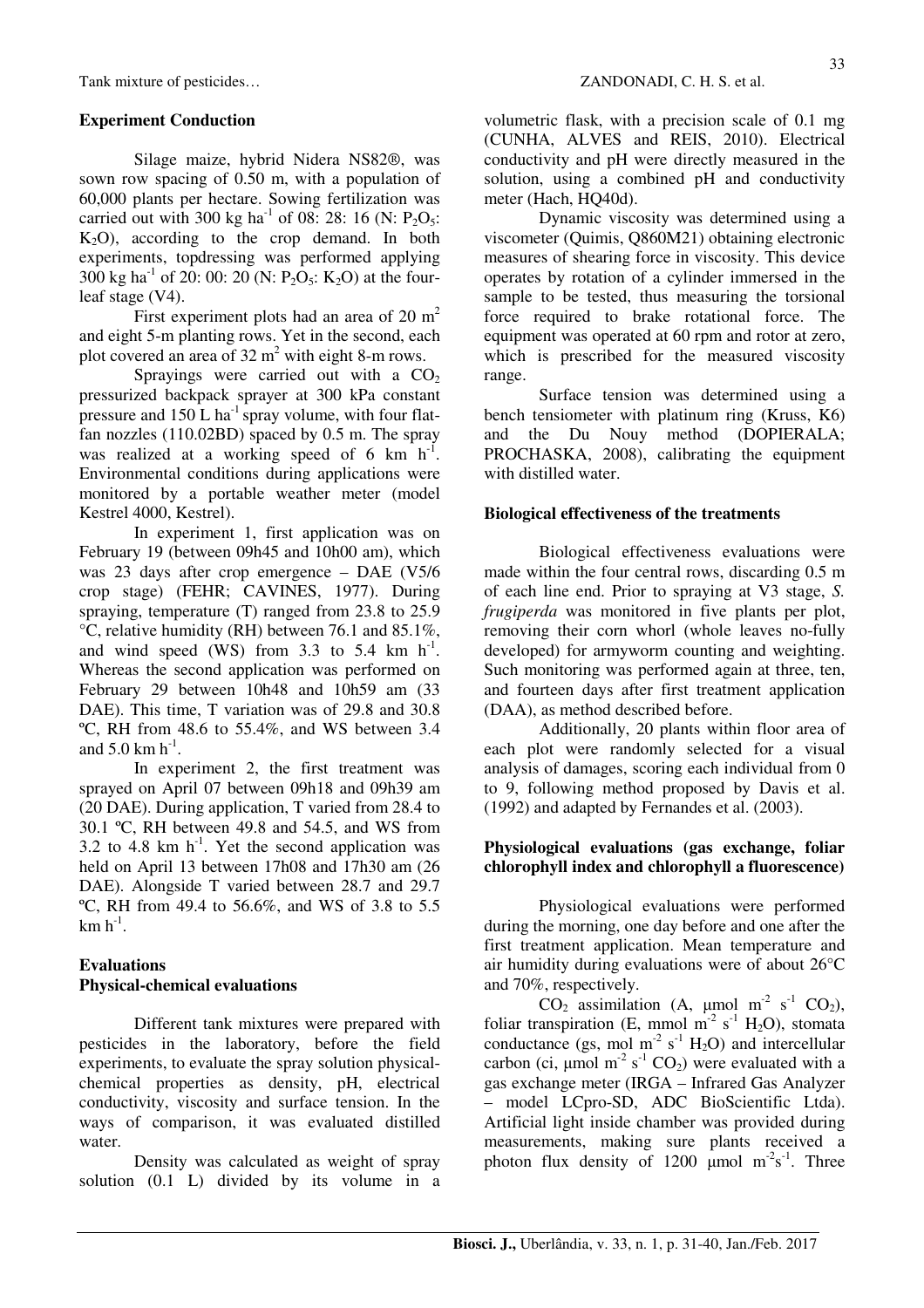readings were made on fully developed leaves of two plants per replication.

From these IRGA measurements, it was calculated instantaneous water use efficiency (A/E), intrinsic water use efficiency (A/gs) and carboxylation efficiency (A/ci).

The relative chlorophyll a and b contents were measured by a chlorophyll meter (ClorofiLOG CFL-1030, Falker Automação Agrícola) and expressed as Falker chlorophyll index (FCI). The readings were taken on the foliar limbo of completely developed leaves. For chlorophyll, two transmitters were employed to capture two different wavelengths, near the peak of each chlorophyll type response ( $\lambda = 635$  and 660 nm), and an emitter with wavelengths in the near infrared ( $\lambda = 880$  nm).

The same plants used in chlorophyll index survey were used to measure chlorophyll a fluorescence, which was carried out within the same period of gas exchange and chlorophyll index ones.

Minimum and maximal fluorescence yields (F0 and Fm), in the photosystem II (PSII) and adapted dark conditions, were evaluated by fluorescence analysis of chlorophyll a (Mini-PAM, Walz). The dark condition was set after 30-min simulated dark using metal dark-adaptation clips (DLC-8). Under this condition, PSII fluorescence was monitored being induced by a pulse of light (saturation pulse of 0.8 s), enabling calculation of PSII maximum quantum yield, like the Equation 1.

$$
\phi PSII = \frac{Fm - F0}{Fm} \tag{1}
$$

All the physiological evaluations were carried out one day before pesticide spraying (for both experiments) as parameter for further evaluations, after application, showing likely influence of treatments on these factors.

## **Experimental design and statistics**

A randomized block design was adopted, with four treatments and five replications. Data means were tested for normal error distribution using a Shapiro-Wilk normality test, for variance homogeneity by Levene's test, and for block additivity by the F-test of Tukey, at a 0.01 significance level, using SPSS Statistical Software, version 17.0 (SPSS Inc., Chicago, IL, USA).

Then, variance analysis was applied and, when significant, means were compared by the Scott-Knott's test at 0.05 probability level.

## **RESULTS AND DISCUSSION**

#### **Physical-chemical evaluations**

Table 2 shows all physical-chemical properties being influenced by the different mixtures.

| Spray                                                                        | Hydrogen<br>potential<br>(pH) | Electrical<br>conductivity<br>$(\mu S \text{ cm}^{-1})$ | Density<br>$(g \text{ cm}^{-3})$ | Viscosity<br>$(mPa s-1)$ | Surface<br>tension<br>$(mN m^{-1})$ |
|------------------------------------------------------------------------------|-------------------------------|---------------------------------------------------------|----------------------------------|--------------------------|-------------------------------------|
| Water                                                                        | 6.02 B                        | 1.40 D                                                  | 1.00A                            | 1.32A                    | 72.50 C                             |
| Triflumuron + mineral oil                                                    | 4.67 D                        | 63.85 C                                                 | 0.98 B                           | 1.11B                    | 31.00 B                             |
| Triflumuron $+$ mineral oil $+$<br>azoxystrobin/cyproconazole                | 5.29 C                        | 87.45 B                                                 | 0.98 B                           | 1.10 B                   | 26.75A                              |
| Triflumuron $+$ mineral oil $+$<br>$azoxystrobin/cyproconazole + Zn +$<br>Mn | 6.85 A                        | 723.50 A                                                | 0.99 B                           | 1.14 B                   | 27.00 A                             |
| CV(%)                                                                        | 3.78                          | 4.24                                                    | 0.50                             | 8.97                     | 2.17                                |
| F                                                                            | 76.001*                       | 5302.169*                                               | $7.047*$                         | $4.050*$                 | 2706.103*                           |
| $F_{\text{levene}}$                                                          | 3.689*                        | $1.614*$                                                | 1.649*                           | $3.767*$                 | $3.279*$                            |
| <b>SW</b>                                                                    | $0.847*$                      | $0.909*$                                                | $0.850*$                         | $0.703*$                 | $0.854*$                            |

**Table 2.** Physical-chemical properties of water and pesticide mixtures sprayed on maize crop.

Different uppercase letters in the same column indicate differences according to the Scott-Knott's test at 5% significance level. F - F value of each treatment. F<sub>levene</sub> - Levene test, SW - Shapiro-Wilk test. \* significant at 5%.

Mixtures decreased solution density and viscosity whether compared to distilled water (control). The smallest values of density might have been influenced by mineral oil addition.

Surface tension deeply decreased with the use of these different products. It was noteworthy that combining insecticide, adjuvant, and fungicide, with or without foliar fertilizer, provided the lowest levels for this variable. Even though the used mineral oil showed a hypotensive effect, as stated by Baio et al. (2015), not all mineral oils present this feature, since their action on solution physical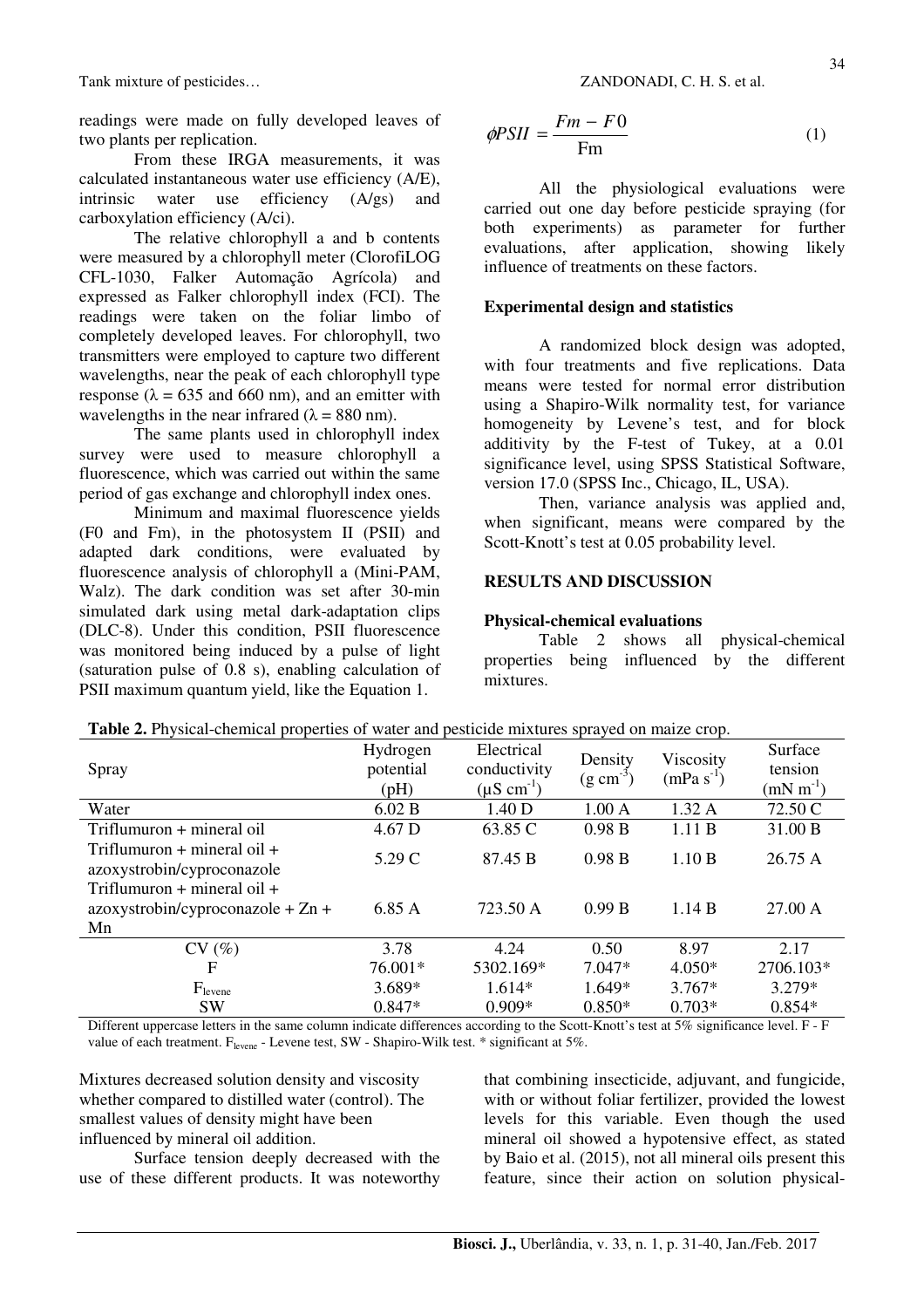chemical properties are dependent on their chemical composition (IOST; RAETANO, 2010; SILVA et al., 2006).

Control electrical conductivity values were lower than the mixtures were. An increasing trend was observed as a different pesticide was added to the mix. Given that, treatments receiving foliar fertilizers reached the highest electrical conductivity values. This variable is related to the amount of ions in the solution and respective concentration and charges, therefore, depends on product composition.

The pH varied differently from the other properties, reaching a value of 6.02 for water. By adding insecticide and adjuvant, this value dropped to 4.67. Likewise, Maciel et al. (2010) reported that the same mineral oil as the one used here had lowered the pH of spraying solution. In contrast, when adding the fungicide into the mixture, the pH increased, as well as for foliar fertilizer, which further increased such levels, differing from other treatments.

Similarly as found by Cunha and Alves (2009), pH, surface tension, and viscosity were most sensitive to adjuvant addition in comparison with pure water. Interestingly, Andrade et al. (2013) reported that foliar fertilizer adding to pesticide mixtures have influence on spray physical-chemical characteristics, mainly on pH and electrical conductivity. These data corroborate with those presented in this paper.

#### **Biological effectiveness of treatments**

The Davis scale was not used in the first experiment because all plots had an infestation index was above the threshold for control, impairing the use of such scale. Through Table 3, it is notable a reduction on caterpillar number at 14 DAA, when contrasting all treatments and the control; however, it was not noticed difference from addition of fungicides and fertilizers. Caterpillar size behaved the same way, whereas armyworm sizes were larger when pesticides were not applied.

|                                                                      |                 | Nº Caterpillars     |              | Size (cm)    |              |          |
|----------------------------------------------------------------------|-----------------|---------------------|--------------|--------------|--------------|----------|
| Treatments                                                           |                 |                     | 10 DAA       | 14 DAA       | 10 DAA       | 14 DAA   |
| Triflumuron + mineral oil                                            |                 |                     | 0.92         | 0.52A        | 0.82         | 0.60 B   |
| Triflumuron + mineral oil + azoxystrobin/cyproconazole               |                 |                     | 0.64         | 0.76A        | 0.58         | 0.68 B   |
| Triflumuron + mineral oil + azoxystrobin/cyproconazole +             |                 |                     | 0.68         | 0.80A        | 0.74         | 0.70 B   |
| $Zn + Mn$                                                            |                 |                     |              |              |              |          |
| Control                                                              |                 |                     | 1.64         | 1.36 B       | 0.92         | 1.22 A   |
| CV(%)                                                                |                 |                     | 59.73        | 45.08        | 45.17        | 40.84    |
| $\overline{F}$                                                       |                 |                     | $3.200^{ns}$ | $4.204*$     | $0.864^{ns}$ | $3.760*$ |
| $F_{\rm levene}$                                                     |                 |                     | $0.664*$     | $0.374*$     | $0.059*$     | 2.158*   |
| <b>SW</b>                                                            |                 |                     | $0.965*$     | $0.932*$     | $0.950*$     | $0.930*$ |
|                                                                      |                 | <b>Experiment 2</b> |              |              |              |          |
| Treatments                                                           | Nº Caterpillars |                     | Size (cm)    |              | Injury rate  |          |
|                                                                      | 10 DAA          | 14 DAA              | 10 DAA       | 14 DAA       | 10 DAA       | 14 DAA   |
| Triflumuron + mineral oil                                            | 0.56            | 0.52                | 0.64         | 0.47         | 4.97 A       | 5.02 A   |
| Triflumuron $+$ mineral oil $+$<br>azoxystrobin/cyproconazole        | 0.64            | 0.60                | 0.62         | 0.59         | 5.12 A       | 5.35 A   |
| Triflumuron $+$ mineral oil $+$<br>azoxystrobin/cyproconazole + Zn + | 0.70            | 0.36                | 0.82         | 0.35         | 5.05 A       | 5.00 A   |
| Mn                                                                   |                 |                     |              |              |              |          |
| Control                                                              | 1.14            | 0.88                | 0.94         | 0.62         | 6.24 B       | 6.29 B   |
| CV(%)                                                                | 47.26           | 54.15               | 37.72        | 34.78        | 7.32         | 9.88     |
| $\mathbf{F}$                                                         | $2.615^{ns}$    | $2.318^{ns}$        | $1.473^{ns}$ | $2.484^{ns}$ | 11.471*      | $6.390*$ |
| $F_{\text{levene}}$                                                  | $0.742*$        | 3.988*              | $0.922*$     | $0.597*$     | $0.696*$     | $1.151*$ |
| <b>SW</b>                                                            | $0.950*$        | $0.970*$            | $0.965*$     | 0.949*       | $0.935*$     | $0.942*$ |

**Table 3.** Biological effectiveness of the different pesticide mixtures in maize against *Spodoptera frugiperda*. Experiment 1

Different uppercase letters in the same column indicate differences according to the Scott-Knott's test at 5% significance level. F - F value of each treatment. F<sub>levene</sub> - Levene test. SW - Shapiro-Wilk test. \* significant at 5%.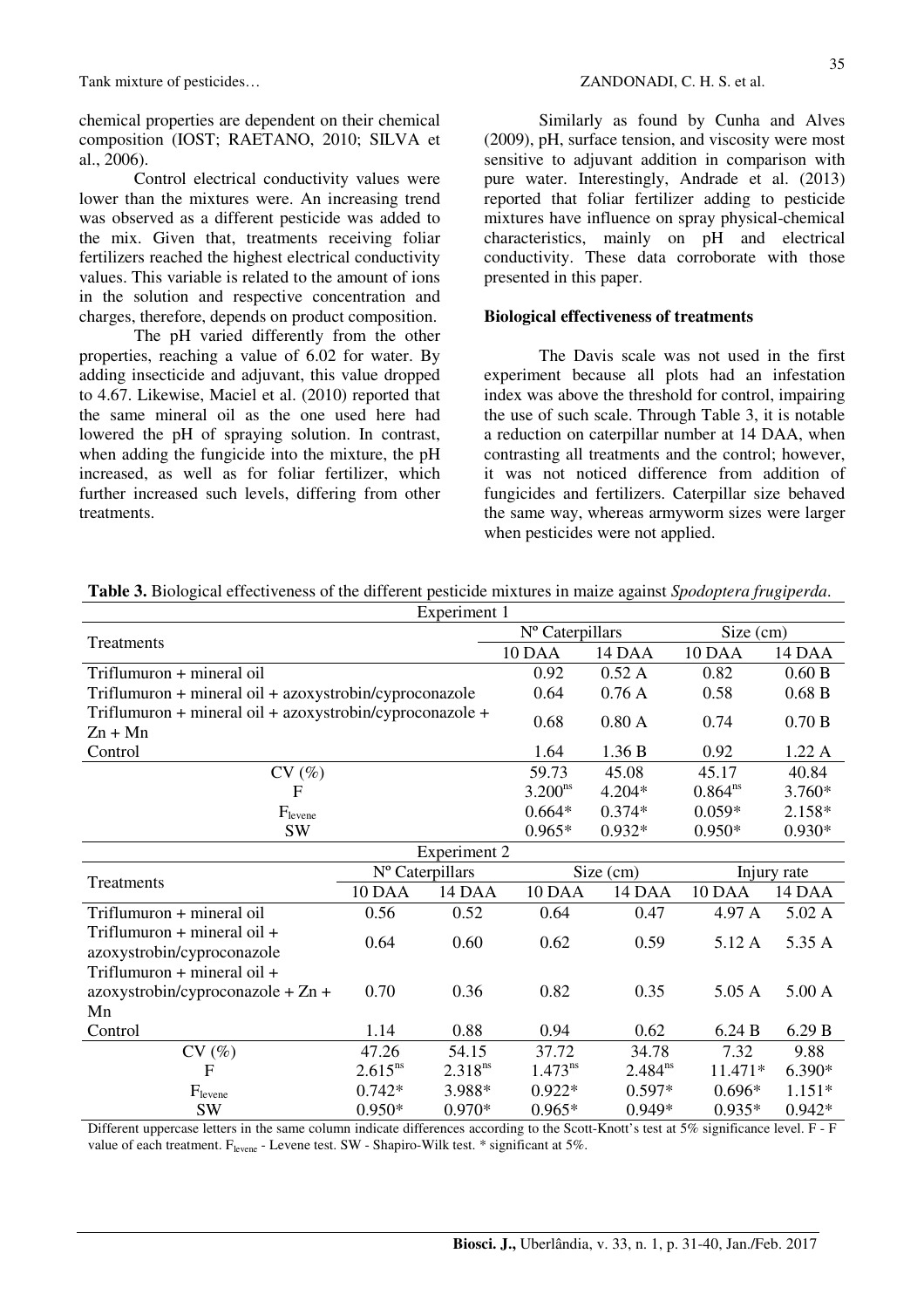Regarding foliar fertilizer in combination with insecticides, Andrade et al. (2013) found no losses of effectiveness for mixtures with insecticide and zinc fertilizer, corroborating the current results.

When evaluating mixtures of insecticides (including triflumuron) and sulphur-based foliar fertilizer, Guerrero et al. (2013) reported no difference regarding the number of caterpillar, neither mixtures nor individual application, thus being similar to the results of this study. According to the same authors, triflumuron low efficiency could be related to a small number of newborn armyworms, which is the main biological target of this product.

Likewise, it was found only differences from treated to untreated plants in the second experiment. Moreover, the addiction of fungicide and foliar fertilizer to the spray tank showed no effect on plants according to visual assessment.

Figure 1 emphasizes a quite long period of water stress during the second experiment, which might have affected plant growth. Therefore, such event may have influenced spraying efficacy. Despite the different control results in accordance with visual scale of Davis, there was no difference concerning the number and size of armyworms among treatments, probably due to this water stress period.

## **Physiological evaluations**

Table 4 displays the physiological evaluations carried out in experiments 1 and 2.

Regarding experiment 1, net photosynthesis estimates in all treatments were different from control (March 1) in pre-application. Pesticide mixtures affected plant transpiration and instantaneous water use efficiency, showing reduced values in contrast to control. Overall, had an increase of these variables on days 22/02 to 01/03, fact that showed the effect of the products.

In the literature, a few reports are found regarding individual effect of pesticides on plant physiological aspects, such as for foliar fertilizers (HUSSAIN et al., 2016; FEIJAO et al. 2011; SOUSA et al. 2010), fungicides (TORRES et al. 2012) and insecticides (LEMES et al. 2015). Nonetheless, so far nothing has been related concerning the effect of mixture of all these products in the scientific literature.

In relation to chlorophyll content (experiment 1), these were higher on the treatments that had the mixture of all products, as well as in the control.

The maximum quantum yield of photosystem II and chlorophyll b had no influence from any of the treatments in both experiments. The first variable can be used for diagnosis photosynthetic apparatus integrity (PEREIRA et al. 2000), which is largely used to evaluate biotic and abiotic stress responses, mainly related to hydric stress (TORRES et al., 2012; SUASSUNA et al., 2010). According to Björkman (1987), the values achieved here (between 0.76 and 0.81) are within normal amplitude seen a correct function of PSII in plants (0.75 to 0.85), showing no photo-inhibition throughout evaluation period.

Instantaneous water use efficiency increased somewhat comparing control to preapplication. In general, mixture applications showed significant reduction on these values, presenting a trend of decreasing water use efficiency by plants.

Mixtures influenced the carboxylation efficiency of rubisco except for the one with all products, which had values similar to control. Mixtures without foliar fertilizers had negative influence regarding plant  $CO<sub>2</sub>$  sequestration in leaf tissues.

Lemes et al. (2015), evaluating different chemical groups of insecticides on corn physiological parameters, found a positive impact for triflumuron on rubisco carboxylation efficiency, besides noticing improvements of about 60% compared to treatments without application of any pesticide.

In experiment 2, treatments with foliar fertilizer showed negative impact on both intrinsic water use efficiency and carboxylation efficiency of rubisco. Indeed, intrinsic water use efficiency stands for stomatal transpiration rate, hence being directly affected by stomata opening. This treatment also presented higher values of electrical conductivity (Table 2) that indicates a broader amount of ions in solution compared to the other treatments, influencing the results of this variable.

Solutions with higher electrical conductivity have negative impact on stomatal conductance and net photosynthesis (SILVA et. al., 2013). These authors also claimed that a possible reason for that comes from partial closing of the stomata, which in turn, is due to large-scale presence of ions in solution. Burkhardt et al. (2009), analyzing interactions between salt-based products used in foliar fertilizations, reported negative effect of these salts both on photosynthesis rate and on water use efficiency of apple trees.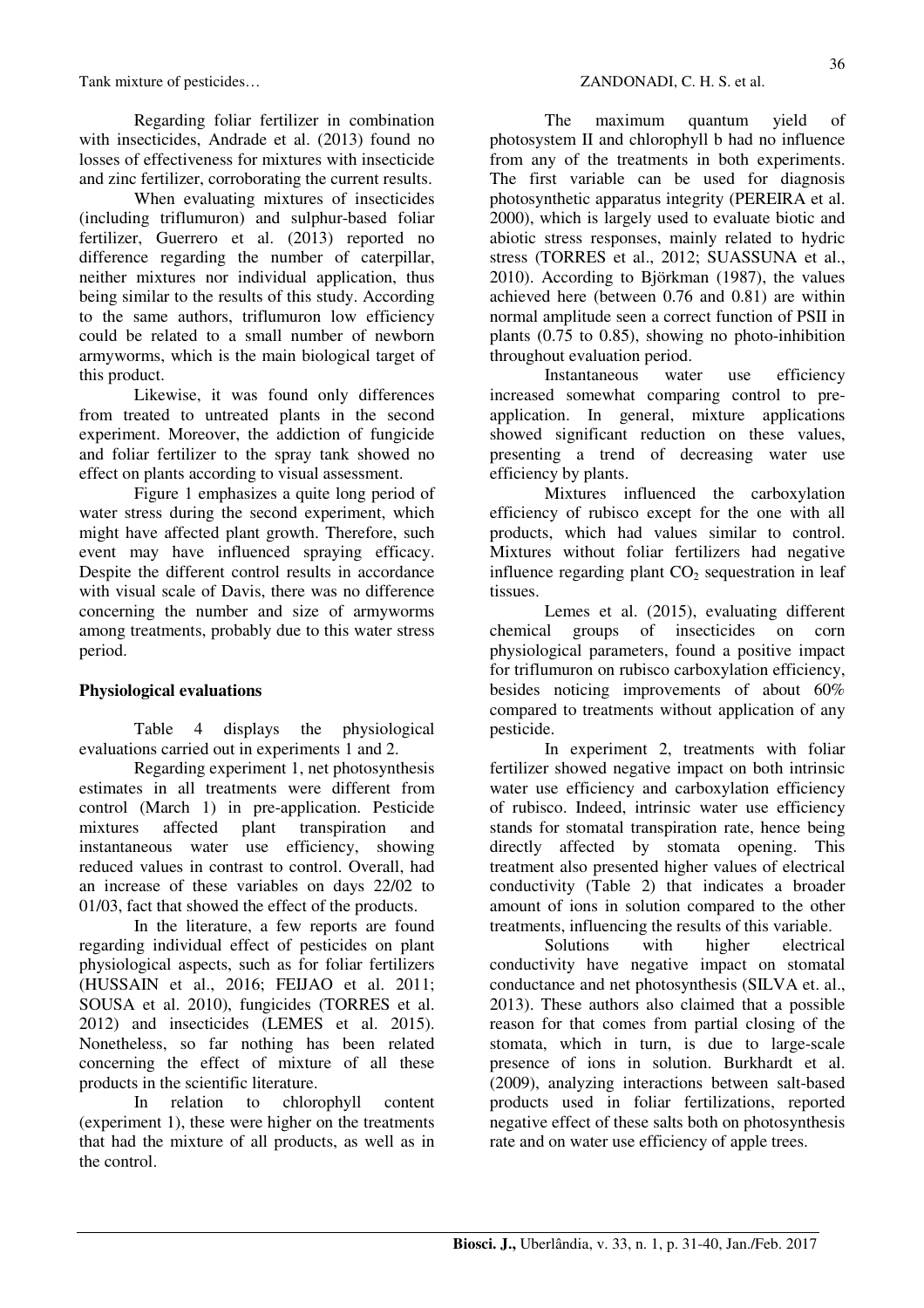#### Tank mixture of pesticides…  $ZANDONADI$ , C. H. S. et al.

|                                                                                |                  |              | Experiment 1      |              |          |                                 |              |                    |
|--------------------------------------------------------------------------------|------------------|--------------|-------------------|--------------|----------|---------------------------------|--------------|--------------------|
| Treatments                                                                     | $\overline{A}^a$ | $E^b$        | A/E <sup>c</sup>  | $A/gs^d$     | $A/ci^e$ | $\varnothing$ PSII <sup>f</sup> | Chl $a^g$    | Chl b <sup>g</sup> |
| Triflumuron + mineral oil $(01/03)$                                            | 38.52 A          | 4.16 B       | 9.61 B            | 105.84       | 0.41 B   | 0.80                            | 34.74 B      | 13.42              |
| Triflumuron $+$ mineral oil $+$<br>azoxystrobin/cyproconazole (01/03)          | 37.70 A          | 4.23 B       | 9.17 <sub>B</sub> | 100.54       | 0.37 B   | 0.81                            | 34.94 B      | 14.06              |
| Triflumuron + mineral oil + azoxystrobin/<br>cyproconazole + $Zn$ + Mn (01/03) | 40.86 A          | 4.40 B       | 9.35 B            | 101.76       | 0.47A    | 0.81                            | 36.78 A      | 14.56              |
| Control $(01/03)$                                                              | 41.36 A          | 5.11 A       | 11.79 A           | 124.72       | 0.46A    | 0.80                            | 36.22 A      | 15.18              |
| Pre-application (22/02)                                                        | 33.99 B          | 2.88 C       | 8.08 B            | 103.32       | 0.49A    | 0.79                            | 35.32 B      | 15.52              |
| <b>CV</b>                                                                      | 7.79             | 12.70        | 10.59             | 12.18        | 15.19    | 1.39                            | 2.87         | 7.58               |
| $\mathbf{F}$                                                                   | 4.831*           | 11.643*      | $7.046*$          | $2.364^{ns}$ | $2.435*$ | $1.509^{ns}$                    | 3.439*       | $4.138^{ns}$       |
| $F_{levene}$                                                                   | $0.664*$         | $1.327*$     | $0.724*$          | $0.826*$     | $2.242*$ | $0.666*$                        | 1.947*       | $0.527*$           |
| SW                                                                             | $0.980*$         | $0.970*$     | 0.988*            | $0.941*$     | $0.957*$ | $0.980*$                        | $0.972*$     | $0.973*$           |
| <b>Experiment 2</b>                                                            |                  |              |                   |              |          |                                 |              |                    |
| Triflumuron + mineral oil $(14/04)$                                            | 22.26 B          | 2.35         | 9.60              | 163.71 A     | 0.39A    | 0.77                            | 31.48        | 10.22              |
| Triflumuron + mineral oil +<br>azoxystrobin/cyproconazole (14/04)              | 26.92 A          | 2.73         | 9.92              | 143.20 A     | 0.38A    | 0.76                            | 31.04        | 10.08              |
| Triflumuron + mineral oil + azoxystrobin/<br>cyproconazole + $Zn$ + Mn (14/04) | 22.54 B          | 2.68         | 8.46              | 117.75 B     | 0.20 B   | 0.77                            | 30.02        | 9.78               |
| Control (14/04)                                                                | 22.37 B          | 2.27         | 9.89              | 160.66 A     | 0.42A    | 0.77                            | 30.36        | 9.58               |
| Pre-application (08/04)                                                        | 31.50 A          | 2.93         | 10.74             | 126.60 B     | 0.43A    | 0.77                            | 32.98        | 12.32              |
| <b>CV</b>                                                                      | 21.32            | 22.01        | 11.20             | 12.89        | 30.70    | 2.44                            | 8.36         | 14.60              |
| $\mathbf F$                                                                    | 2.892*           | $1.158^{ns}$ | $2.278^{ns}$      | 5.336*       | 2.607*   | $0.236^{ns}$                    | $0.812^{ns}$ | $2.117^{ns}$       |
| F <sub>levene</sub>                                                            | $0.228*$         | 1.796*       | 0.599             | 0.263        | 1.698*   | 1.967*                          | 1.269*       | $0.546*$           |
| <b>SW</b>                                                                      | $0.980*$         | $0.973*$     | $0.936*$          | 0.978*       | $0.932*$ | 0.978*                          | $0.943*$     | $0.931*$           |

Table 4. Evaluations of foliar gas exchanges and their relations, efficiency of photosystem II and chlorophylls in a conventional maize hybrid NS82 treated with different pesticides in mixture.

a: net photosynthesis (µmol m<sup>-2</sup> s<sup>-1</sup>); *b*: transpiration (E, mmol m<sup>-2</sup> s<sup>-1</sup>) c: instantaneous water use efficiency (0.001 mmol CO<sub>2</sub> (mmol H<sub>2</sub>O)<sup>-1</sup>); *d*: intrinsic water use efficiency (0.001 mmol CO<sub>2</sub> (mmol H<sub>2</sub> letters in the same column indicate differences according to the Scott-Knott's test at 5% significance level. F - F value of each treatment.  $F_{\text{levene}}$  - Levene test. SW - Shapiro-Wilk test. ns nonsignificant,  $*$  significant at 5%.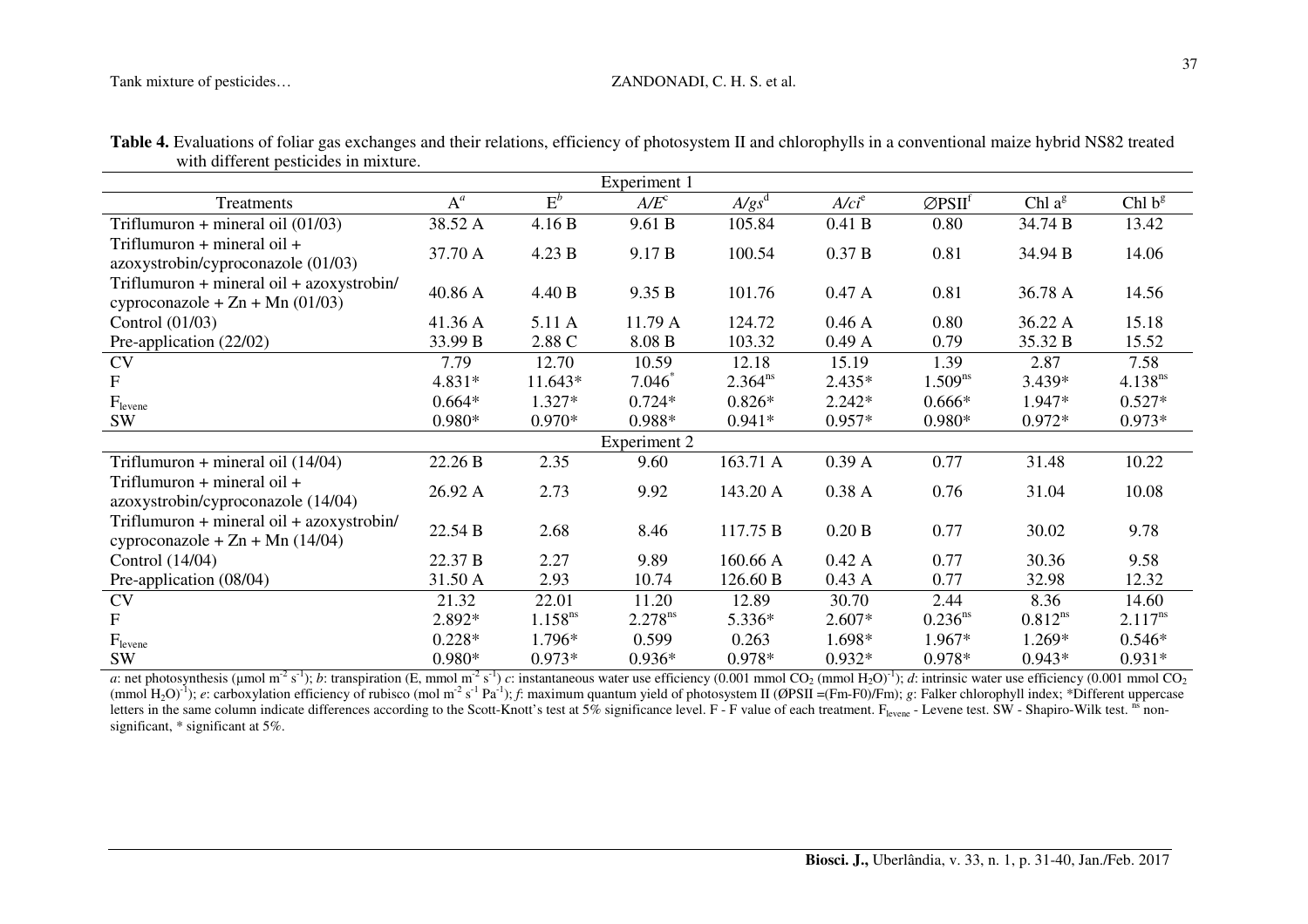During plant adaptation to the environment, physiological processes act directly on leaf energy balance, mainly through gas exchanges, thus photosynthesis clearly stands out in plant biosynthesis (TAIZ; ZEIGER, 2013).

Figure 1 shows a low water availability to plants that is related to a lack of rainfall throughout the second experiment (beginning at 12 ten-day period), leading to water stress by dehydrating plant tissues and hence inhibiting leaf expansion. This inhibition is caused by a decreased turgidity of the cells, what directly affected transpiration in addition to a probable reduction in stomatal conductance (LARCHER, 2000).

If carbon assimilation is reduced, ATP and NADPH may accumulate, generating a surplus of energy in photo-protective pigments (chlorophylls and carotenoids) of the photosystems. This excess is unable to dissipate as heat, transferring it to oxygen, which becomes a reactive oxygen species (ROS) (TAIZ; ZEIGER, 2013). This fact could justify the lack of effect of the different pesticide mixtures on both chlorophylls (a and b), as well as the outcomes on PS II activity in both experiments.

Drought stress also leads to stomatal closure, restraining water vapor conductance and  $CO<sub>2</sub>$  in leaves, and consequently limiting net photosynthesis rate, which could compromise plant yields (LOPES et al., 2011).

#### **CONCLUSIONS**

Physical-chemical properties of spray mixtures vary with the added products. Foliar fertilizer addition causes the largest changes, increasing spray solution pH and electrical conductivity.

The mixture of azoxystrobin, cyproconazole, zinc oxide, and manganese sulfate had no effect on triflumuron effectiveness to control *Spodoptera Frugiperda* in maize.

Plant physiological parameters (gas exchange and chlorophyll) were affected at different manners by each tank mixture. In experiment 1, both water use efficiency and  $CO<sub>2</sub>$  assimilation enhanced by the application of products. In experiment 2, the mixture of azoxystrobin, cyproconazole, zinc oxide, manganese sulfate, triflumuron, and adjuvant reduced carboxylation efficiency and intrinsic water use efficiency.

#### **ACKNOWLEDGEMENTS**

The authors thank the FAPEMIG, CNPq and CAPES, for financial support.

**RESUMO:** Têm-se atualmente poucos estudos sobre os efeitos de diferentes misturas de produtos fitossanitários na cultura do milho. A mistura em tanque é prática frequente a campo, mas sem o devido respaldo técnico. Os objetivos deste trabalho foram avaliar a eficácia de diferentes misturas em tanque no controle de *Spodoptera frugiperda* em um híbrido de milho convencional e os possíveis efeitos fisiológicos na planta, assim como as características físico-químicas da calda. O delineamento experimental utilizado foi o de blocos ao acaso (DBC), com quatro tratamentos e cinco repetições. O experimento foi repetido em duas épocas. Os tratamentos foram constituídos de diferentes misturas de produtos fitossanitários: 1- Inseticida (in) + Adjuvante (adj); 2 – in + adj + Fungicida (fg); 3 – in + adj + fg + fertilizantes foliares; 4 – testemunha. Foram avaliadas características físico-químicas da calda e número e tamanho de lagartas. Também foram realizadas avaliações de trocas gasosas com analisador de gás IRGA e de quantidade de clorofilas *a* e *b* com um clorofilômetro. As características físico-químicas de calda foram alteradas pelo uso de misturas de diferentes produtos fitossanitários. A adição de fertilizantes causou as maiores mudanças, aumentando o pH e a condutividade elétrica da calda. Não houve efeito da mistura de azoxistrobina, ciproconazol, oxido de zinco e sulfato de manganês ao triflumuron na eficácia de controle de *Spodoptera Frugiperda* na cultura do milho. As avaliações fisiológicas (trocas gasosas e clorofila) foram afetadas de forma distinta pelas misturas de produtos fitossanitários.

**PALAVRAS CHAVE:** Tecnologia de aplicação. Trocas gasosas. Propriedades físico-químicas. *Zea mays.*

#### **REFERENCES**

ANDRADE, D. J. de; FERREIRA, M. C.; FENÓLIO, L. G. Compatibilidade entre acaricidas e fertilizantes foliares em função de diferentes águas no controle do ácaro da leprose dos citros Brevipalpus phoenicis. **R. Bras. Frut.**, Jaboticabal, v. 35, n. 1, p. 39-50, 2013.

BAIO, F. H. R.; GABRIEL, R. R. F.; CAMOLESE, H. S. alteração das propriedades físico-químicas na aplicação contendo adjuvantes. **Braz. J. Bios. Eng.**, Tupã, v. 9, n. 2, p. 151-161, 2015.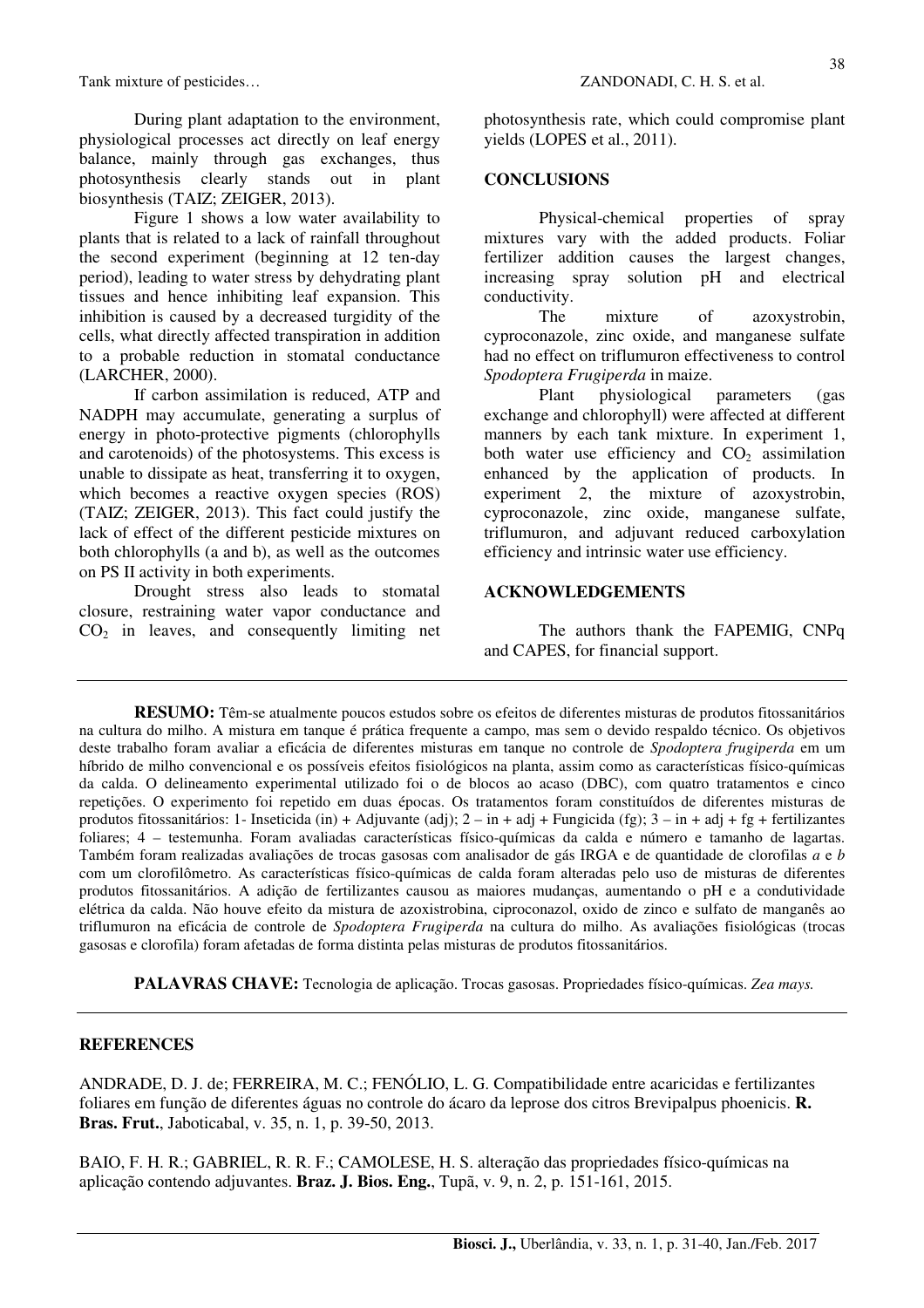BJÖRKMAN, O. Fluorescence in leaves and its relationship to photon yield of photosynthesis in photoinhibition. In: KYLE, D. J.; OSMOND, C. B.; ARNTZEN, C. J. **Photoinhibition**. Amsterdam: Elsevier, 1987. 123 p.

BURKHARDT, J.; HUNSCHE, M.; PARIYAR, S. Progressive wetting of initially hydrophobic plant surfaces by salts–a prerequisite for hydraulic activation of stomata? In: THE PROCEEDINGS OF THE INTERNATIONAL PLANT NUTRITION COLLOQUIUM, 16., 2009, Davis. **Proceedings...** Davis: Department of Plant Sciences, 2009. 10 p.

CASTRO, V. L. S. S. Uso de misturas de agrotóxicos na agricultura e suas implicações toxicológicas na saúde. **J. Braz. Soc. Ecotox.**, Itajaí, v. 4, n. 1-3, p. 87-94, 2009.

CONAB – Companhia Nacional de Abastecimento. **Acompanhamento da safra brasileira**: grãos, oitavo levantamento, Maio/2016. Brasília: Conab, 2016. 178 p.

CUNHA J. P. A. R.; ALVES G. S. Características físico-químicas de soluções aquosas com adjuvantes de uso agrícola. **Interc.**, Caracas, v. 34 n. 9, p. 655-659, 2009.

CUNHA, J. P. A. R.; ALVES, G. S.; REIS, E. F. Efeito da temperatura nas características físico-químicas de soluções aquosas com adjuvantes de uso agrícola. **Pl. Daninha**, Viçosa, v. 28, n. 3, p. 665-672, 2010.

DAVIS, F. M.; NG, S. S.; WILLIAMS, W. P. **Visual rating scales for screening whorl-stage corn for resistence to fall armyworm.** Mississippi: Agricultural and Forest Experiment Station, 1992. 9 p. (Technical Bulletin, 186).

DOPIERALA, K.; PROCHASKA, K. The effect of molecular structure on the surface properties of selected quaternary ammonium salts. **J. Colloid Interface Sci**., London, v. 321, n. 1, p. 220-226, 2008.

FEHR, W. R.; CAVINES, C. E. **Stages of soybean development.** Ames: Iowa State University of Science and Technology, 1977. 11 p.

FEIJÃO, A. R.; DA SILVA, J. C. B.; MARQUES, E. C.; PRISCO, J. T.; GOMES-FILHO, E. Efeito da nutrição de nitrato na tolerância de plantas de sorgo sudão à salinidade. **R. Ci. Agron.**, Fortaleza, v. 42, n. 3, p. 675-683, 2011.

FERNANDES, O. D.; PARRA, J. R. P.; NETO, A. F.; PÍCOLI, R.; BORGATTO, A. F.; CLARICE G. B.; DEMÉTRIO, C. G. B. Efeito do milho geneticamente modificado Mon810 sobre a lagarta-do-cartucho Spodoptera frugiperda (J. E. Smith, 1797) (Lepidoptera: Noctuidae). **R. Bras. Milho e Sorgo**, Sete Lagoas, v. 2, n. 2, p. 25-35, 2003. https://doi.org/10.18512/1980-6477/rbms.v2n2p25-35

GAZZIERO, D. L. P. Mistura de agrotóxicos em tanque nas propriedades agrícolas do Brasil. **Pl. Daninha**, Viçosa, v. 33, n. 1, p. 83-92, 2015.

GUERREIRO, J. C.; CAMOLESE, P. H.; BUSOLI, A. C. Eficiência de inseticidas associados a enxofre no controle de Spodoptera frugiperda em milho convencional. **Sci. Agrar. Paranaensis**, Marechal Cândido Rondon, v. 12, n. 4, p. 275-285, 2013.

HUSSAIN, R. A.; AHMAD, R.; NAWAZ, F.; ASHRAF, M. Y.; WARAICH, E. A. Foliar NK application mitigates drought effects in sunflower (Helianthus annuus L.). **Acta Physi. Plantarum**, Berlin, v. 38, n. 4, p. 1- 14, 2016.

IOST, C. A. R; RAETANO, C. G. Tensão superficial dinâmica e ângulo de contato de soluções aquosas com surfatantes em superfícies artificiais e naturais. **Eng. Agríc.**, Jaboticabal, v. 30, n. 4, p. 670-680, 2010.